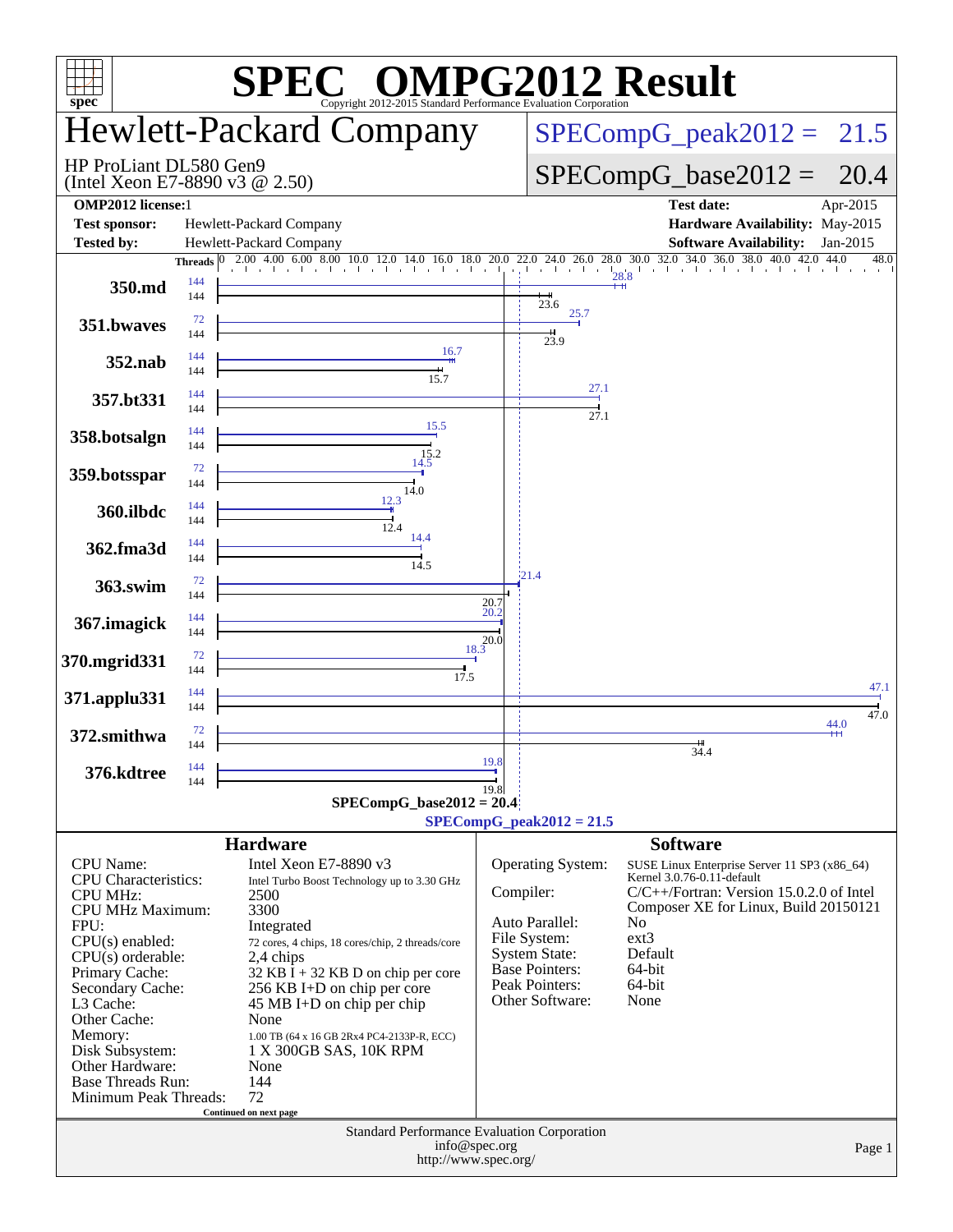

## Hewlett-Packard Company

### $SPECompG_peak2012 = 21.5$  $SPECompG_peak2012 = 21.5$

### HP ProLiant DL580 Gen9

(Intel Xeon E7-8890 v3 @ 2.50)

 $SPECompG_base2012 = 20.4$  $SPECompG_base2012 = 20.4$ 

**[Test sponsor:](http://www.spec.org/auto/omp2012/Docs/result-fields.html#Testsponsor)** Hewlett-Packard Company **[Hardware Availability:](http://www.spec.org/auto/omp2012/Docs/result-fields.html#HardwareAvailability)** May-2015

**[Tested by:](http://www.spec.org/auto/omp2012/Docs/result-fields.html#Testedby)** Hewlett-Packard Company **[Software Availability:](http://www.spec.org/auto/omp2012/Docs/result-fields.html#SoftwareAvailability)** Jan-2015

[Maximum Peak Threads:](http://www.spec.org/auto/omp2012/Docs/result-fields.html#MaximumPeakThreads) 144

**[OMP2012 license:](http://www.spec.org/auto/omp2012/Docs/result-fields.html#OMP2012license)**1 **[Test date:](http://www.spec.org/auto/omp2012/Docs/result-fields.html#Testdate)** Apr-2015

| <b>Results Table</b> |             |                                                                                                                                |       |                |              |                                                                                                                                                                                                                                                                                                                                                                                                                                                                                          |       |     |                        |              |                |              |                |              |  |
|----------------------|-------------|--------------------------------------------------------------------------------------------------------------------------------|-------|----------------|--------------|------------------------------------------------------------------------------------------------------------------------------------------------------------------------------------------------------------------------------------------------------------------------------------------------------------------------------------------------------------------------------------------------------------------------------------------------------------------------------------------|-------|-----|------------------------|--------------|----------------|--------------|----------------|--------------|--|
|                      | <b>Base</b> |                                                                                                                                |       |                |              |                                                                                                                                                                                                                                                                                                                                                                                                                                                                                          |       |     | <b>Peak</b>            |              |                |              |                |              |  |
| <b>Benchmark</b>     |             | <b>Threads</b> Seconds                                                                                                         | Ratio | <b>Seconds</b> | <b>Ratio</b> | <b>Seconds</b>                                                                                                                                                                                                                                                                                                                                                                                                                                                                           | Ratio |     | <b>Threads Seconds</b> | <b>Ratio</b> | <b>Seconds</b> | <b>Ratio</b> | <b>Seconds</b> | <b>Ratio</b> |  |
| 350.md               | 144         | 203                                                                                                                            | 22.9  | 195            | 23.7         | <u>197</u>                                                                                                                                                                                                                                                                                                                                                                                                                                                                               | 23.6  | 144 | 160                    | 29.0         | 164            | 28.2         | 161            | 28.8         |  |
| 351.bwayes           | 144         | 189                                                                                                                            | 23.9  | 189            | 24.0         | 191                                                                                                                                                                                                                                                                                                                                                                                                                                                                                      | 23.7  | 72  | 176                    | 25.7         | 176            | 25.7         | 176            | 25.7         |  |
| $352$ .nab           | 144         | 243                                                                                                                            | 16.0  | 248            | 15.7         | 248                                                                                                                                                                                                                                                                                                                                                                                                                                                                                      | 15.7  | 144 | 233                    | 16.7         | 231            | 16.9         | 236            | 16.5         |  |
| 357.bt331            | 144         | 175                                                                                                                            | 27.1  | 175            | 27.1         | 175                                                                                                                                                                                                                                                                                                                                                                                                                                                                                      | 27.1  | 144 | 175                    | 27.1         | 175            | 27.1         | 175            | 27.1         |  |
| 358.botsalgn         | 144         | 287                                                                                                                            | 15.2  | 287            | 15.2         | 287                                                                                                                                                                                                                                                                                                                                                                                                                                                                                      | 15.2  | 144 | 280                    | 15.5         | 280            | 15.5         | 280            | 15.5         |  |
| 359.botsspar         | 144         | 376                                                                                                                            | 14.0  | 377            | 13.9         | 375                                                                                                                                                                                                                                                                                                                                                                                                                                                                                      | 14.0  | 72  | 359                    | 14.6         | 361            | 14.5         | 361            | 14.5         |  |
| 360.ilbdc            | 144         | 287                                                                                                                            | 12.4  | 287            | 12.4         | 286                                                                                                                                                                                                                                                                                                                                                                                                                                                                                      | 12.5  | 144 | 288                    | 12.3         | 290            | 12.3         | 286            | 12.5         |  |
| 362.fma3d            | 144         | 263                                                                                                                            | 14.5  | 263            | 14.5         | 262                                                                                                                                                                                                                                                                                                                                                                                                                                                                                      | 14.5  | 144 | 263                    | 14.4         | 263            | <u>14.4</u>  | 263            | 14.5         |  |
| 363.swim             | 144         | 219                                                                                                                            | 20.7  | 219            | 20.7         | 219                                                                                                                                                                                                                                                                                                                                                                                                                                                                                      | 20.6  | 72  | 212                    | 21.4         | 211            | 21.5         | 212            | 21.3         |  |
| 367. imagick         | 144         | 351                                                                                                                            | 20.0  | 352            | 20.0         | 350                                                                                                                                                                                                                                                                                                                                                                                                                                                                                      | 20.1  | 144 | 348                    | 20.2         | 348            | 20.2         | 349            | 20.1         |  |
| 370. mgrid 331       | 144         | 251                                                                                                                            | 17.6  | 252            | 17.5         | 252                                                                                                                                                                                                                                                                                                                                                                                                                                                                                      | 17.5  | 72  | 241                    | <b>18.3</b>  | 241            | 18.3         | 241            | 18.3         |  |
| 371.applu331         | 144         | 129                                                                                                                            | 47.0  | 129            | 47.0         | 129                                                                                                                                                                                                                                                                                                                                                                                                                                                                                      | 46.9  | 144 | 129                    | 47.1         | <u>129</u>     | 47.1         | 129            | 47.1         |  |
| 372.smithwa          | 144         | 157                                                                                                                            | 34.2  | 156            | 34.4         | 155                                                                                                                                                                                                                                                                                                                                                                                                                                                                                      | 34.5  | 72  | 122                    | 44.0         | 123            | 43.7         | 121            | 44.4         |  |
| 376.kdtree           | 144         | 227                                                                                                                            | 19.8  | 227            | 19.8         | 228                                                                                                                                                                                                                                                                                                                                                                                                                                                                                      | 19.8  | 144 | 227                    | 19.8         | 228            | 19.7         | 227            | <u>19.8</u>  |  |
|                      |             |                                                                                                                                |       |                |              | Results appear in the order in which they were run. Bold underlined text indicates a median measurement.                                                                                                                                                                                                                                                                                                                                                                                 |       |     |                        |              |                |              |                |              |  |
|                      |             | some common utilities.                                                                                                         |       |                |              | <b>Platform Notes</b><br>Sysinfo program /opt/omp2012/Docs/sysinfo<br>\$Rev: 395 \$ \$Date:: 2012-07-25 #\$ 8f8c0fe9e19c658963a1e67685e50647<br>running on DL580Gen9-6 Mon Apr 20 02:42:02 2015<br>This section contains SUT (System Under Test) info as seen by<br>To remove or add to this section, see:<br>http://www.spec.org/omp2012/Docs/config.html#sysinfo                                                                                                                       |       |     |                        |              |                |              |                |              |  |
|                      | caution.)   | From /proc/cpuinfo<br>4 "physical id"s (chips)<br>144 "processors"<br>cpu cores : 18<br>siblings : 36<br>cache size : 46080 KB |       |                |              | model name: $Intel(R)$ Xeon(R) CPU E7-8890 v3 @ 2.50GHz<br>cores, siblings (Caution: counting these is hw and system dependent.<br>following excerpts from /proc/cpuinfo might not be reliable. Use with<br>physical 0: cores 0 1 2 3 4 8 9 10 11 16 17 18 19 20 24 25 26 27<br>physical 1: cores 0 1 2 3 4 8 9 10 11 16 17 18 19 20 24 25 26 27<br>physical 2: cores 0 1 2 3 4 8 9 10 11 16 17 18 19 20 24 25 26 27<br>physical 3: cores 0 1 2 3 4 8 9 10 11 16 17 18 19 20 24 25 26 27 |       |     |                        |              |                |              | The            |              |  |
|                      |             |                                                                                                                                |       |                |              | Continued on next page                                                                                                                                                                                                                                                                                                                                                                                                                                                                   |       |     |                        |              |                |              |                |              |  |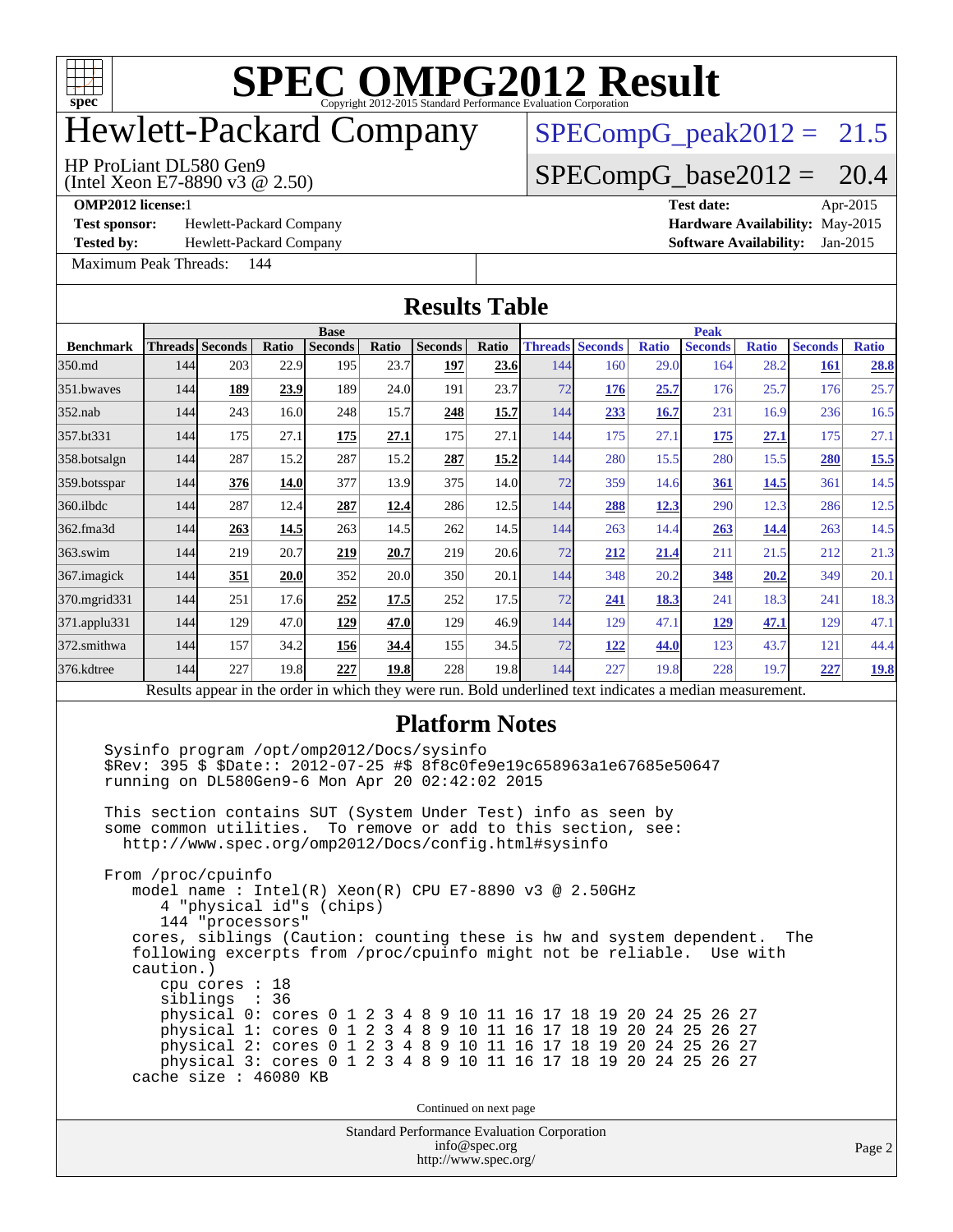

## Hewlett-Packard Company

 $SPECompG_peak2012 = 21.5$  $SPECompG_peak2012 = 21.5$ 

(Intel Xeon E7-8890 v3 @ 2.50) HP ProLiant DL580 Gen9

 $SPECompG_base2012 = 20.4$  $SPECompG_base2012 = 20.4$ 

**[Test sponsor:](http://www.spec.org/auto/omp2012/Docs/result-fields.html#Testsponsor)** Hewlett-Packard Company **[Hardware Availability:](http://www.spec.org/auto/omp2012/Docs/result-fields.html#HardwareAvailability)** May-2015 **[Tested by:](http://www.spec.org/auto/omp2012/Docs/result-fields.html#Testedby)** Hewlett-Packard Company **[Software Availability:](http://www.spec.org/auto/omp2012/Docs/result-fields.html#SoftwareAvailability)** Jan-2015

**[OMP2012 license:](http://www.spec.org/auto/omp2012/Docs/result-fields.html#OMP2012license)**1 **[Test date:](http://www.spec.org/auto/omp2012/Docs/result-fields.html#Testdate)** Apr-2015

Page 3

### **[Platform Notes \(Continued\)](http://www.spec.org/auto/omp2012/Docs/result-fields.html#PlatformNotes)**

From /proc/meminfo<br>MemTotal: 1058712696 kB HugePages\_Total: 0<br>Hugepagesize: 2048 kB Hugepagesize: /usr/bin/lsb\_release -d SUSE Linux Enterprise Server 11 (x86\_64) From /etc/\*release\* /etc/\*version\* SuSE-release: SUSE Linux Enterprise Server 11 (x86\_64) VERSION = 11 PATCHLEVEL = 3 uname -a: Linux DL580Gen9-6 3.0.76-0.11-default #1 SMP Fri Jun 14 08:21:43 UTC 2013 (ccab990) x86\_64 x86\_64 x86\_64 GNU/Linux run-level 3 Apr 20 02:25 last=S SPEC is set to: /opt/omp2012<br>Filesystem Type Size<br>/dev/sda3 ext3 273G Filesystem Type Size Used Avail Use% Mounted on /dev/sda3 ext3 273G 41G 232G 15% / Additional information from dmidecode: BIOS HP U17 03/13/2015 Memory: 64x HP 752369-081 16 GB 1600 MHz 32x UNKNOWN NOT AVAILABLE

(End of data from sysinfo program)

### **[General Notes](http://www.spec.org/auto/omp2012/Docs/result-fields.html#GeneralNotes)**

| Transparent Huge Pages enabled with:                      |
|-----------------------------------------------------------|
| echo always > /sys/kernel/mm/transparent hugepage/enabled |
| Software Environment:                                     |
| ulimit -s unlimited                                       |
| BIOS settings notes:                                      |
| Power Profile = Maximum Performance                       |
| Thermal Configuration = Maximum Cooling                   |
| Collaborative Power Control = Disabled                    |
| Processor Power and Utilization Monitoring = Disabled     |
| Memory Refresh Rate = $1x$                                |
|                                                           |
| General OMP Library Settings                              |
| ENV KMP LIBRARY=turnaround                                |
| ENV KMP STACKSIZE=2220M                                   |
| ENV KMP BLOCKTIME=infinite                                |
| ENV OMP DYNAMIC=FALSE                                     |
| Continued on next page                                    |
| <b>Standard Performance Evaluation Corporation</b>        |
| info@spec.org                                             |
| http://www.spec.org/                                      |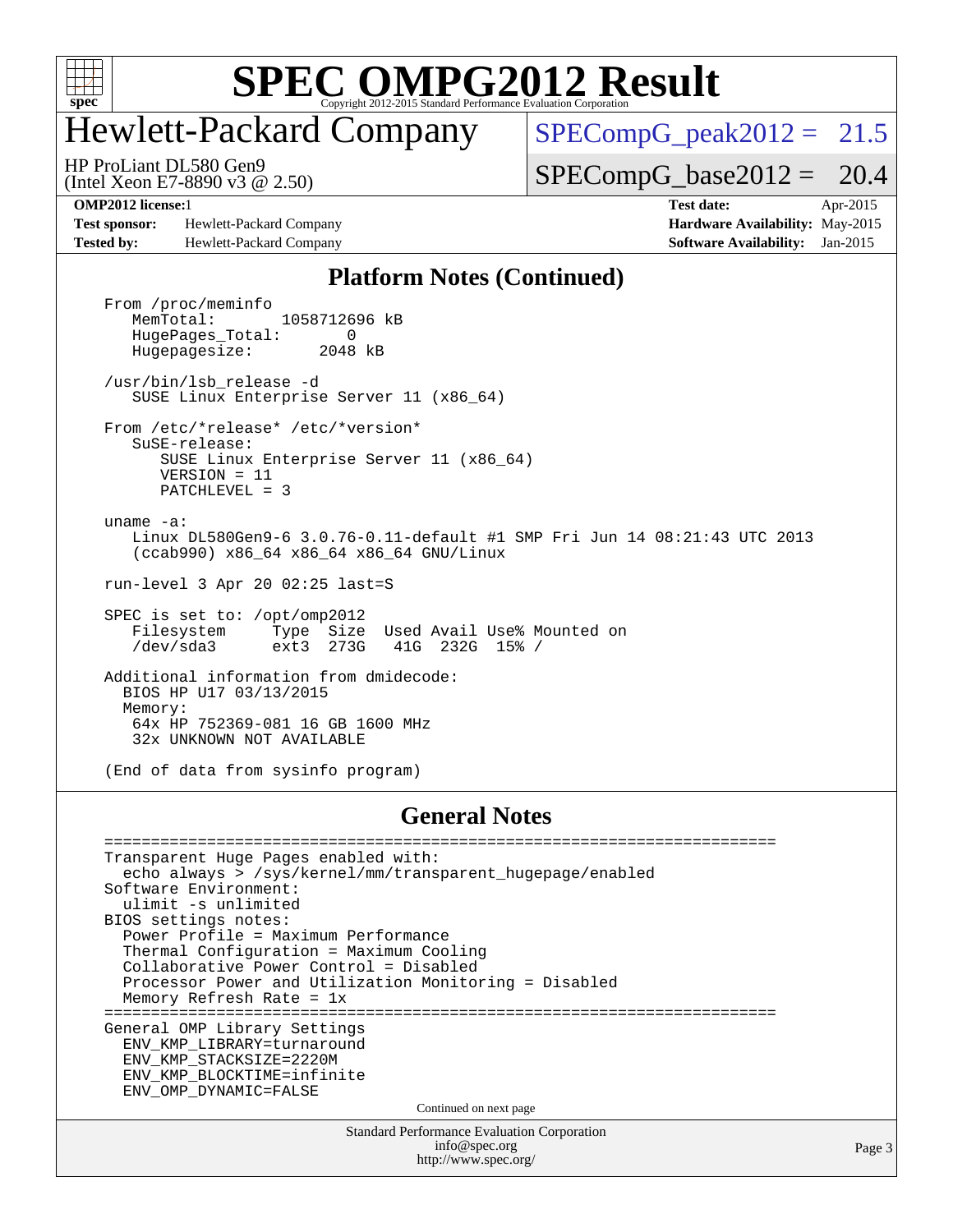

## Hewlett-Packard Company

 $SPECompG_peak2012 = 21.5$  $SPECompG_peak2012 = 21.5$ 

(Intel Xeon E7-8890 v3 @ 2.50) HP ProLiant DL580 Gen9

 $SPECompG_base2012 = 20.4$  $SPECompG_base2012 = 20.4$ 

**[Test sponsor:](http://www.spec.org/auto/omp2012/Docs/result-fields.html#Testsponsor)** Hewlett-Packard Company **[Hardware Availability:](http://www.spec.org/auto/omp2012/Docs/result-fields.html#HardwareAvailability)** May-2015 **[Tested by:](http://www.spec.org/auto/omp2012/Docs/result-fields.html#Testedby)** Hewlett-Packard Company **[Software Availability:](http://www.spec.org/auto/omp2012/Docs/result-fields.html#SoftwareAvailability)** Jan-2015

**[OMP2012 license:](http://www.spec.org/auto/omp2012/Docs/result-fields.html#OMP2012license)**1 **[Test date:](http://www.spec.org/auto/omp2012/Docs/result-fields.html#Testdate)** Apr-2015

### **[General Notes \(Continued\)](http://www.spec.org/auto/omp2012/Docs/result-fields.html#GeneralNotes)**

| ENV_OMP_NESTED=FALSE<br>ENV OMP WAIT POLICY=ACTIVE<br>=====================================<br>===========================                                   |
|--------------------------------------------------------------------------------------------------------------------------------------------------------------|
| General base OMP Library Settings<br>ENV KMP AFFINITY=compact, 0                                                                                             |
| =================<br>=============================<br>General peak OMP Library Settings<br>ENV_KMP_AFFINITY=compact, 0                                       |
| Per benchmark peak OMP Library Settings                                                                                                                      |
| 351.bwaves:peak:<br>ENV KMP AFFINITY=compact, 1<br>ENV OMP SCHEDULE=static, 1                                                                                |
| 357.bt331:peak:<br>ENV_OMP_SCHEDULE=static, 1                                                                                                                |
| ===================================<br>====================================<br>359.botsspar: peak:<br>ENV KMP AFFINITY=compact, 1<br>ENV_OMP_SCHEDULE=guided |
| 362.fma3d:peak:<br>ENV_OMP_SCHEDULE=static, 1                                                                                                                |
| =================<br>363.swin:peak:<br>ENV KMP AFFINITY=compact, 1                                                                                           |
| ===================<br>370.mgrid331:peak:<br>ENV_KMP_AFFINITY=compact, 1                                                                                     |
| 372.smithwa:peak:<br>ENV KMP AFFINITY=compact, 1<br>ENV_OMP_SCHEDULE=guided                                                                                  |

### **[Base Compiler Invocation](http://www.spec.org/auto/omp2012/Docs/result-fields.html#BaseCompilerInvocation)**

[C benchmarks](http://www.spec.org/auto/omp2012/Docs/result-fields.html#Cbenchmarks): [icc](http://www.spec.org/omp2012/results/res2015q2/omp2012-20150427-00064.flags.html#user_CCbase_intel_icc_a87c68a857bc5ec5362391a49d3a37a6)

Continued on next page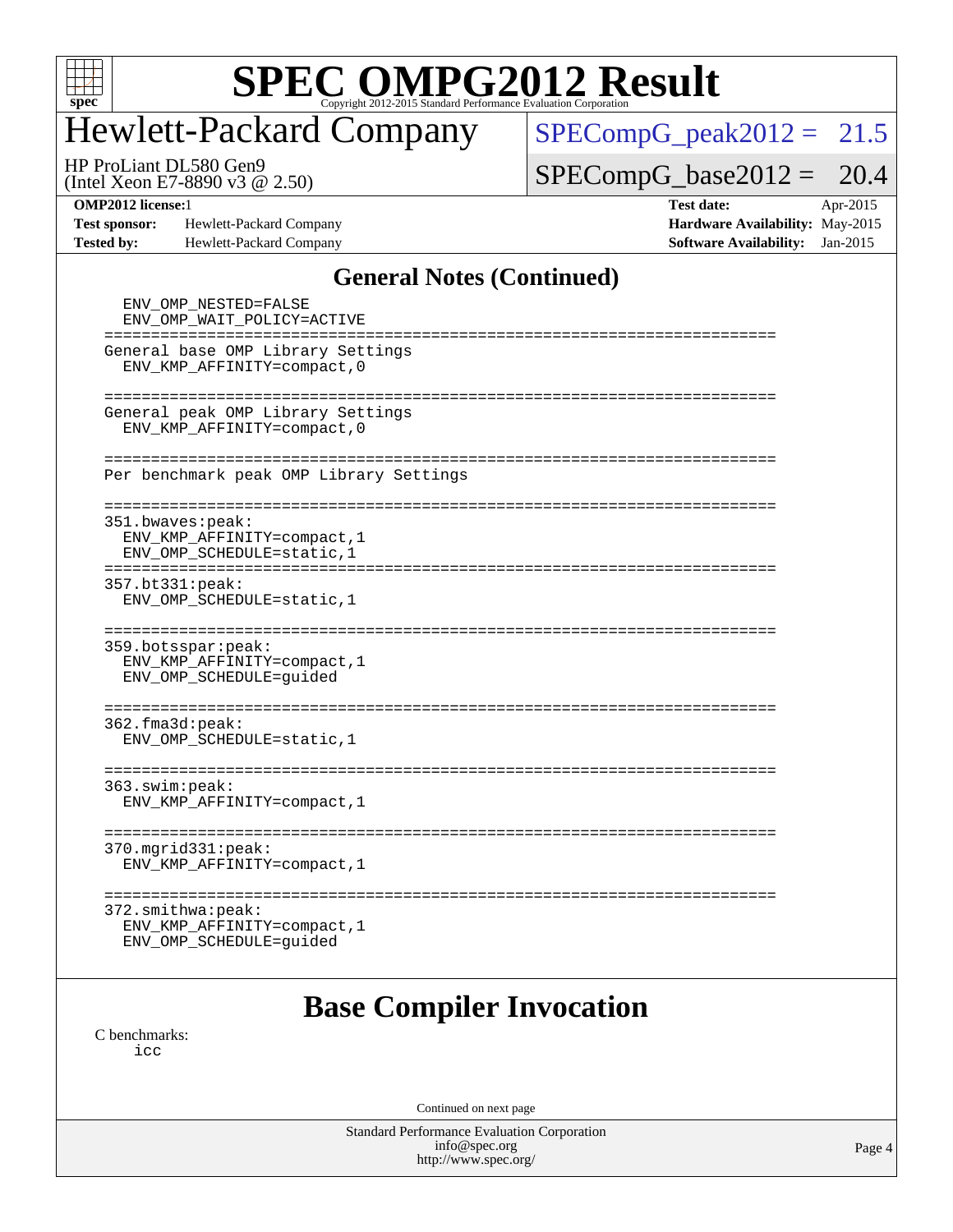

## Hewlett-Packard Company

 $SPECompG_peak2012 = 21.5$  $SPECompG_peak2012 = 21.5$ 

(Intel Xeon E7-8890 v3 @ 2.50) HP ProLiant DL580 Gen9

 $SPECompG_base2012 = 20.4$  $SPECompG_base2012 = 20.4$ 

**[Test sponsor:](http://www.spec.org/auto/omp2012/Docs/result-fields.html#Testsponsor)** Hewlett-Packard Company **[Hardware Availability:](http://www.spec.org/auto/omp2012/Docs/result-fields.html#HardwareAvailability)** May-2015 **[Tested by:](http://www.spec.org/auto/omp2012/Docs/result-fields.html#Testedby)** Hewlett-Packard Company **[Software Availability:](http://www.spec.org/auto/omp2012/Docs/result-fields.html#SoftwareAvailability)** Jan-2015

**[OMP2012 license:](http://www.spec.org/auto/omp2012/Docs/result-fields.html#OMP2012license)**1 **[Test date:](http://www.spec.org/auto/omp2012/Docs/result-fields.html#Testdate)** Apr-2015

### **[Base Compiler Invocation \(Continued\)](http://www.spec.org/auto/omp2012/Docs/result-fields.html#BaseCompilerInvocation)**

[C++ benchmarks:](http://www.spec.org/auto/omp2012/Docs/result-fields.html#CXXbenchmarks) [icpc](http://www.spec.org/omp2012/results/res2015q2/omp2012-20150427-00064.flags.html#user_CXXbase_intel_icpc_2d899f8d163502b12eb4a60069f80c1c)

[Fortran benchmarks](http://www.spec.org/auto/omp2012/Docs/result-fields.html#Fortranbenchmarks): [ifort](http://www.spec.org/omp2012/results/res2015q2/omp2012-20150427-00064.flags.html#user_FCbase_intel_ifort_8a5e5e06b19a251bdeaf8fdab5d62f20)

### **[Base Portability Flags](http://www.spec.org/auto/omp2012/Docs/result-fields.html#BasePortabilityFlags)**

 350.md: [-FR](http://www.spec.org/omp2012/results/res2015q2/omp2012-20150427-00064.flags.html#user_baseFPORTABILITY350_md_f-FR) 357.bt331: [-mcmodel=medium](http://www.spec.org/omp2012/results/res2015q2/omp2012-20150427-00064.flags.html#user_basePORTABILITY357_bt331_f-mcmodel_3a41622424bdd074c4f0f2d2f224c7e5) 363.swim: [-mcmodel=medium](http://www.spec.org/omp2012/results/res2015q2/omp2012-20150427-00064.flags.html#user_basePORTABILITY363_swim_f-mcmodel_3a41622424bdd074c4f0f2d2f224c7e5) 367.imagick: [-std=c99](http://www.spec.org/omp2012/results/res2015q2/omp2012-20150427-00064.flags.html#user_baseCPORTABILITY367_imagick_f-std_2ec6533b6e06f1c4a6c9b78d9e9cde24)

**[Base Optimization Flags](http://www.spec.org/auto/omp2012/Docs/result-fields.html#BaseOptimizationFlags)**

[C benchmarks](http://www.spec.org/auto/omp2012/Docs/result-fields.html#Cbenchmarks):

[-O3](http://www.spec.org/omp2012/results/res2015q2/omp2012-20150427-00064.flags.html#user_CCbase_f-O3) [-openmp](http://www.spec.org/omp2012/results/res2015q2/omp2012-20150427-00064.flags.html#user_CCbase_f-openmp) [-ipo](http://www.spec.org/omp2012/results/res2015q2/omp2012-20150427-00064.flags.html#user_CCbase_f-ipo_84062ab53814f613187d02344b8f49a7) [-xAVX](http://www.spec.org/omp2012/results/res2015q2/omp2012-20150427-00064.flags.html#user_CCbase_f-xAVX) [-ansi-alias](http://www.spec.org/omp2012/results/res2015q2/omp2012-20150427-00064.flags.html#user_CCbase_f-ansi-alias)

[C++ benchmarks:](http://www.spec.org/auto/omp2012/Docs/result-fields.html#CXXbenchmarks) [-O3](http://www.spec.org/omp2012/results/res2015q2/omp2012-20150427-00064.flags.html#user_CXXbase_f-O3) [-openmp](http://www.spec.org/omp2012/results/res2015q2/omp2012-20150427-00064.flags.html#user_CXXbase_f-openmp) [-ipo](http://www.spec.org/omp2012/results/res2015q2/omp2012-20150427-00064.flags.html#user_CXXbase_f-ipo_84062ab53814f613187d02344b8f49a7) [-xAVX](http://www.spec.org/omp2012/results/res2015q2/omp2012-20150427-00064.flags.html#user_CXXbase_f-xAVX) [-ansi-alias](http://www.spec.org/omp2012/results/res2015q2/omp2012-20150427-00064.flags.html#user_CXXbase_f-ansi-alias)

[Fortran benchmarks](http://www.spec.org/auto/omp2012/Docs/result-fields.html#Fortranbenchmarks): [-O3](http://www.spec.org/omp2012/results/res2015q2/omp2012-20150427-00064.flags.html#user_FCbase_f-O3) [-openmp](http://www.spec.org/omp2012/results/res2015q2/omp2012-20150427-00064.flags.html#user_FCbase_f-openmp) [-ipo](http://www.spec.org/omp2012/results/res2015q2/omp2012-20150427-00064.flags.html#user_FCbase_f-ipo_84062ab53814f613187d02344b8f49a7) [-xAVX](http://www.spec.org/omp2012/results/res2015q2/omp2012-20150427-00064.flags.html#user_FCbase_f-xAVX) [-align array64byte](http://www.spec.org/omp2012/results/res2015q2/omp2012-20150427-00064.flags.html#user_FCbase_f-align_c9377f996e966d652baaf753401d4725)

### **[Peak Compiler Invocation](http://www.spec.org/auto/omp2012/Docs/result-fields.html#PeakCompilerInvocation)**

[C benchmarks](http://www.spec.org/auto/omp2012/Docs/result-fields.html#Cbenchmarks): [icc](http://www.spec.org/omp2012/results/res2015q2/omp2012-20150427-00064.flags.html#user_CCpeak_intel_icc_a87c68a857bc5ec5362391a49d3a37a6)

[C++ benchmarks:](http://www.spec.org/auto/omp2012/Docs/result-fields.html#CXXbenchmarks) [icpc](http://www.spec.org/omp2012/results/res2015q2/omp2012-20150427-00064.flags.html#user_CXXpeak_intel_icpc_2d899f8d163502b12eb4a60069f80c1c)

[Fortran benchmarks](http://www.spec.org/auto/omp2012/Docs/result-fields.html#Fortranbenchmarks): [ifort](http://www.spec.org/omp2012/results/res2015q2/omp2012-20150427-00064.flags.html#user_FCpeak_intel_ifort_8a5e5e06b19a251bdeaf8fdab5d62f20)

### **[Peak Portability Flags](http://www.spec.org/auto/omp2012/Docs/result-fields.html#PeakPortabilityFlags)**

 350.md: [-FR](http://www.spec.org/omp2012/results/res2015q2/omp2012-20150427-00064.flags.html#user_peakFPORTABILITY350_md_f-FR) 357.bt331: [-mcmodel=medium](http://www.spec.org/omp2012/results/res2015q2/omp2012-20150427-00064.flags.html#user_peakPORTABILITY357_bt331_f-mcmodel_3a41622424bdd074c4f0f2d2f224c7e5) 363.swim: [-mcmodel=medium](http://www.spec.org/omp2012/results/res2015q2/omp2012-20150427-00064.flags.html#user_peakPORTABILITY363_swim_f-mcmodel_3a41622424bdd074c4f0f2d2f224c7e5) 367.imagick: [-std=c99](http://www.spec.org/omp2012/results/res2015q2/omp2012-20150427-00064.flags.html#user_peakCPORTABILITY367_imagick_f-std_2ec6533b6e06f1c4a6c9b78d9e9cde24)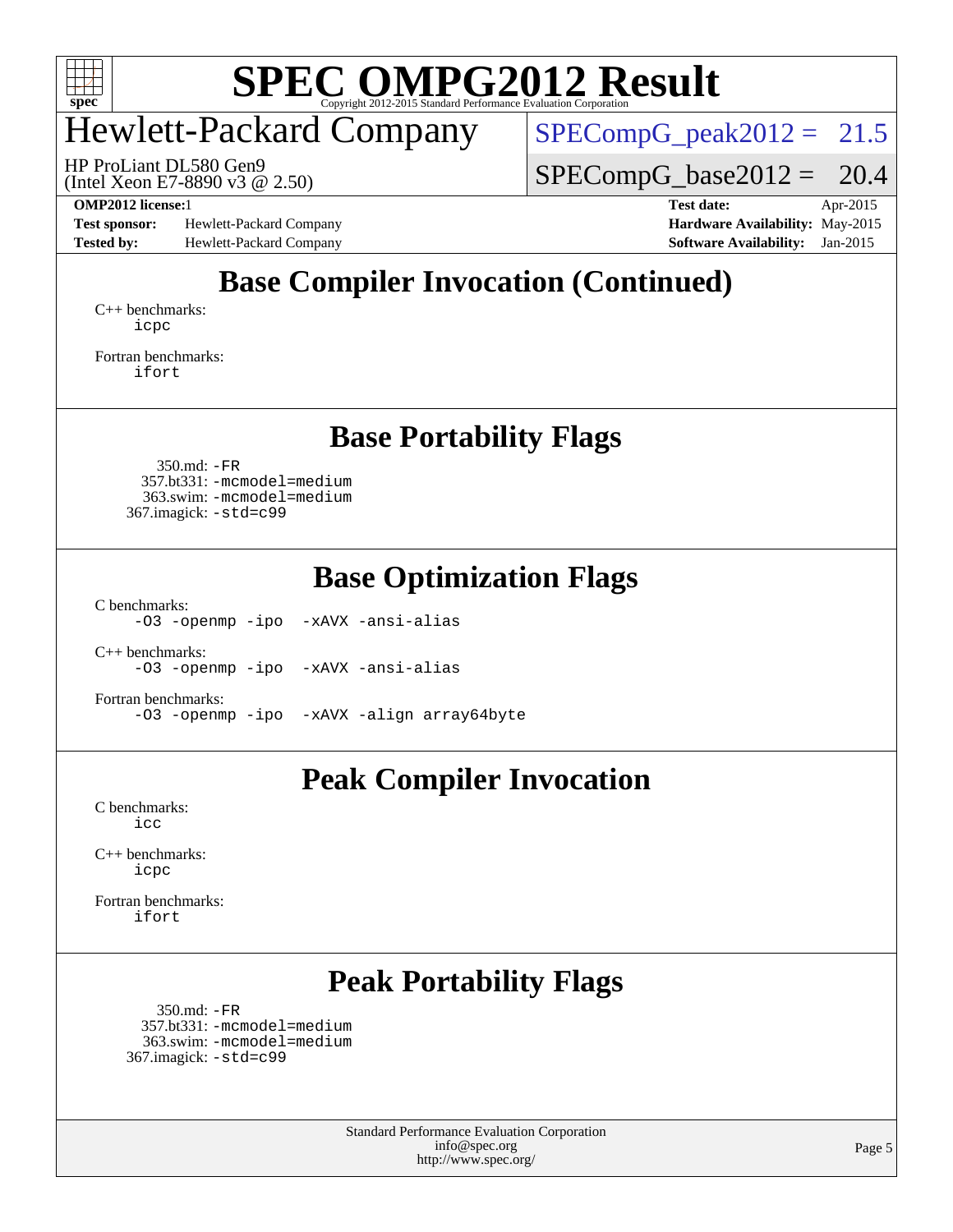

### Hewlett-Packard Company

 $SPECompG_peak2012 = 21.5$  $SPECompG_peak2012 = 21.5$ 

(Intel Xeon E7-8890 v3 @ 2.50) HP ProLiant DL580 Gen9

 $SPECompG_base2012 = 20.4$  $SPECompG_base2012 = 20.4$ 

**[Test sponsor:](http://www.spec.org/auto/omp2012/Docs/result-fields.html#Testsponsor)** Hewlett-Packard Company **[Hardware Availability:](http://www.spec.org/auto/omp2012/Docs/result-fields.html#HardwareAvailability)** May-2015 **[Tested by:](http://www.spec.org/auto/omp2012/Docs/result-fields.html#Testedby)** Hewlett-Packard Company **[Software Availability:](http://www.spec.org/auto/omp2012/Docs/result-fields.html#SoftwareAvailability)** Jan-2015

**[OMP2012 license:](http://www.spec.org/auto/omp2012/Docs/result-fields.html#OMP2012license)**1 **[Test date:](http://www.spec.org/auto/omp2012/Docs/result-fields.html#Testdate)** Apr-2015

### **[Peak Optimization Flags](http://www.spec.org/auto/omp2012/Docs/result-fields.html#PeakOptimizationFlags)**

```
C benchmarks:
```
 352.nab: [-O3](http://www.spec.org/omp2012/results/res2015q2/omp2012-20150427-00064.flags.html#user_peakOPTIMIZE352_nab_f-O3) [-openmp](http://www.spec.org/omp2012/results/res2015q2/omp2012-20150427-00064.flags.html#user_peakOPTIMIZE352_nab_f-openmp) [-ipo](http://www.spec.org/omp2012/results/res2015q2/omp2012-20150427-00064.flags.html#user_peakOPTIMIZE352_nab_f-ipo_84062ab53814f613187d02344b8f49a7) [-xAVX](http://www.spec.org/omp2012/results/res2015q2/omp2012-20150427-00064.flags.html#user_peakOPTIMIZE352_nab_f-xAVX) [-fno-alias](http://www.spec.org/omp2012/results/res2015q2/omp2012-20150427-00064.flags.html#user_peakOPTIMIZE352_nab_f-no-alias_694e77f6c5a51e658e82ccff53a9e63a) [-opt-malloc-options=1](http://www.spec.org/omp2012/results/res2015q2/omp2012-20150427-00064.flags.html#user_peakOPTIMIZE352_nab_f-opt-malloc-options_d882ffc6ff87e51efe45f9a5190004b0) [-opt-calloc](http://www.spec.org/omp2012/results/res2015q2/omp2012-20150427-00064.flags.html#user_peakOPTIMIZE352_nab_f-opt-calloc) [-fp-model fast=2](http://www.spec.org/omp2012/results/res2015q2/omp2012-20150427-00064.flags.html#user_peakOPTIMIZE352_nab_f-fp-model_a7fb8ccb7275e23f0079632c153cfcab) [-no-prec-div](http://www.spec.org/omp2012/results/res2015q2/omp2012-20150427-00064.flags.html#user_peakOPTIMIZE352_nab_f-no-prec-div) [-no-prec-sqrt](http://www.spec.org/omp2012/results/res2015q2/omp2012-20150427-00064.flags.html#user_peakOPTIMIZE352_nab_f-no-prec-sqrt) [-ansi-alias](http://www.spec.org/omp2012/results/res2015q2/omp2012-20150427-00064.flags.html#user_peakCOPTIMIZE352_nab_f-ansi-alias) 358.botsalgn: [-O3](http://www.spec.org/omp2012/results/res2015q2/omp2012-20150427-00064.flags.html#user_peakOPTIMIZE358_botsalgn_f-O3) [-openmp](http://www.spec.org/omp2012/results/res2015q2/omp2012-20150427-00064.flags.html#user_peakOPTIMIZE358_botsalgn_f-openmp) [-ipo](http://www.spec.org/omp2012/results/res2015q2/omp2012-20150427-00064.flags.html#user_peakOPTIMIZE358_botsalgn_f-ipo_84062ab53814f613187d02344b8f49a7) [-xSSE4.2](http://www.spec.org/omp2012/results/res2015q2/omp2012-20150427-00064.flags.html#user_peakOPTIMIZE358_botsalgn_f-xSSE42_f91528193cf0b216347adb8b939d4107) [-fno-alias](http://www.spec.org/omp2012/results/res2015q2/omp2012-20150427-00064.flags.html#user_peakOPTIMIZE358_botsalgn_f-no-alias_694e77f6c5a51e658e82ccff53a9e63a) [-ansi-alias](http://www.spec.org/omp2012/results/res2015q2/omp2012-20150427-00064.flags.html#user_peakCOPTIMIZE358_botsalgn_f-ansi-alias) 359.botsspar: [-O3](http://www.spec.org/omp2012/results/res2015q2/omp2012-20150427-00064.flags.html#user_peakOPTIMIZE359_botsspar_f-O3) [-openmp](http://www.spec.org/omp2012/results/res2015q2/omp2012-20150427-00064.flags.html#user_peakOPTIMIZE359_botsspar_f-openmp) [-ipo](http://www.spec.org/omp2012/results/res2015q2/omp2012-20150427-00064.flags.html#user_peakOPTIMIZE359_botsspar_f-ipo_84062ab53814f613187d02344b8f49a7) [-xAVX](http://www.spec.org/omp2012/results/res2015q2/omp2012-20150427-00064.flags.html#user_peakOPTIMIZE359_botsspar_f-xAVX) [-fno-alias](http://www.spec.org/omp2012/results/res2015q2/omp2012-20150427-00064.flags.html#user_peakOPTIMIZE359_botsspar_f-no-alias_694e77f6c5a51e658e82ccff53a9e63a) [-ansi-alias](http://www.spec.org/omp2012/results/res2015q2/omp2012-20150427-00064.flags.html#user_peakCOPTIMIZE359_botsspar_f-ansi-alias) 367.imagick: [-O2](http://www.spec.org/omp2012/results/res2015q2/omp2012-20150427-00064.flags.html#user_peakOPTIMIZE367_imagick_f-O2) [-openmp](http://www.spec.org/omp2012/results/res2015q2/omp2012-20150427-00064.flags.html#user_peakOPTIMIZE367_imagick_f-openmp) [-ipo](http://www.spec.org/omp2012/results/res2015q2/omp2012-20150427-00064.flags.html#user_peakOPTIMIZE367_imagick_f-ipo_84062ab53814f613187d02344b8f49a7) [-xAVX](http://www.spec.org/omp2012/results/res2015q2/omp2012-20150427-00064.flags.html#user_peakOPTIMIZE367_imagick_f-xAVX) [-ansi-alias](http://www.spec.org/omp2012/results/res2015q2/omp2012-20150427-00064.flags.html#user_peakCOPTIMIZE367_imagick_f-ansi-alias) 372.smithwa: [-O2](http://www.spec.org/omp2012/results/res2015q2/omp2012-20150427-00064.flags.html#user_peakOPTIMIZE372_smithwa_f-O2) [-openmp](http://www.spec.org/omp2012/results/res2015q2/omp2012-20150427-00064.flags.html#user_peakOPTIMIZE372_smithwa_f-openmp) [-ipo](http://www.spec.org/omp2012/results/res2015q2/omp2012-20150427-00064.flags.html#user_peakOPTIMIZE372_smithwa_f-ipo_84062ab53814f613187d02344b8f49a7) [-xSSE4.2](http://www.spec.org/omp2012/results/res2015q2/omp2012-20150427-00064.flags.html#user_peakOPTIMIZE372_smithwa_f-xSSE42_f91528193cf0b216347adb8b939d4107) [-fno-alias](http://www.spec.org/omp2012/results/res2015q2/omp2012-20150427-00064.flags.html#user_peakOPTIMIZE372_smithwa_f-no-alias_694e77f6c5a51e658e82ccff53a9e63a) [-opt-streaming-stores always](http://www.spec.org/omp2012/results/res2015q2/omp2012-20150427-00064.flags.html#user_peakOPTIMIZE372_smithwa_f-opt-streaming-stores-always_66f55dbc532842151ebc4c82f4f5b019) [-opt-malloc-options=1](http://www.spec.org/omp2012/results/res2015q2/omp2012-20150427-00064.flags.html#user_peakOPTIMIZE372_smithwa_f-opt-malloc-options_d882ffc6ff87e51efe45f9a5190004b0) [-ansi-alias](http://www.spec.org/omp2012/results/res2015q2/omp2012-20150427-00064.flags.html#user_peakCOPTIMIZE372_smithwa_f-ansi-alias) [C++ benchmarks:](http://www.spec.org/auto/omp2012/Docs/result-fields.html#CXXbenchmarks) [-O3](http://www.spec.org/omp2012/results/res2015q2/omp2012-20150427-00064.flags.html#user_CXXpeak_f-O3) [-openmp](http://www.spec.org/omp2012/results/res2015q2/omp2012-20150427-00064.flags.html#user_CXXpeak_f-openmp) [-ipo](http://www.spec.org/omp2012/results/res2015q2/omp2012-20150427-00064.flags.html#user_CXXpeak_f-ipo_84062ab53814f613187d02344b8f49a7) [-xAVX](http://www.spec.org/omp2012/results/res2015q2/omp2012-20150427-00064.flags.html#user_CXXpeak_f-xAVX) [-fno-alias](http://www.spec.org/omp2012/results/res2015q2/omp2012-20150427-00064.flags.html#user_CXXpeak_f-no-alias_694e77f6c5a51e658e82ccff53a9e63a) [-ansi-alias](http://www.spec.org/omp2012/results/res2015q2/omp2012-20150427-00064.flags.html#user_CXXpeak_f-ansi-alias) [Fortran benchmarks](http://www.spec.org/auto/omp2012/Docs/result-fields.html#Fortranbenchmarks): 350.md: [-O2](http://www.spec.org/omp2012/results/res2015q2/omp2012-20150427-00064.flags.html#user_peakOPTIMIZE350_md_f-O2) [-openmp](http://www.spec.org/omp2012/results/res2015q2/omp2012-20150427-00064.flags.html#user_peakOPTIMIZE350_md_f-openmp) [-ipo](http://www.spec.org/omp2012/results/res2015q2/omp2012-20150427-00064.flags.html#user_peakOPTIMIZE350_md_f-ipo_84062ab53814f613187d02344b8f49a7) [-xAVX](http://www.spec.org/omp2012/results/res2015q2/omp2012-20150427-00064.flags.html#user_peakOPTIMIZE350_md_f-xAVX) [-fno-alias](http://www.spec.org/omp2012/results/res2015q2/omp2012-20150427-00064.flags.html#user_peakOPTIMIZE350_md_f-no-alias_694e77f6c5a51e658e82ccff53a9e63a) [-opt-malloc-options=1](http://www.spec.org/omp2012/results/res2015q2/omp2012-20150427-00064.flags.html#user_peakOPTIMIZE350_md_f-opt-malloc-options_d882ffc6ff87e51efe45f9a5190004b0) [-fp-model fast=2](http://www.spec.org/omp2012/results/res2015q2/omp2012-20150427-00064.flags.html#user_peakFOPTIMIZE350_md_f-fp-model_a7fb8ccb7275e23f0079632c153cfcab) [-no-prec-div](http://www.spec.org/omp2012/results/res2015q2/omp2012-20150427-00064.flags.html#user_peakFOPTIMIZE350_md_f-no-prec-div) [-no-prec-sqrt](http://www.spec.org/omp2012/results/res2015q2/omp2012-20150427-00064.flags.html#user_peakFOPTIMIZE350_md_f-no-prec-sqrt) [-align array64byte](http://www.spec.org/omp2012/results/res2015q2/omp2012-20150427-00064.flags.html#user_peakFOPTIMIZE350_md_f-align_c9377f996e966d652baaf753401d4725) 351.bwaves: [-O3](http://www.spec.org/omp2012/results/res2015q2/omp2012-20150427-00064.flags.html#user_peakOPTIMIZE351_bwaves_f-O3) [-openmp](http://www.spec.org/omp2012/results/res2015q2/omp2012-20150427-00064.flags.html#user_peakOPTIMIZE351_bwaves_f-openmp) [-ipo](http://www.spec.org/omp2012/results/res2015q2/omp2012-20150427-00064.flags.html#user_peakOPTIMIZE351_bwaves_f-ipo_84062ab53814f613187d02344b8f49a7) [-xAVX](http://www.spec.org/omp2012/results/res2015q2/omp2012-20150427-00064.flags.html#user_peakOPTIMIZE351_bwaves_f-xAVX) [-fno-alias](http://www.spec.org/omp2012/results/res2015q2/omp2012-20150427-00064.flags.html#user_peakOPTIMIZE351_bwaves_f-no-alias_694e77f6c5a51e658e82ccff53a9e63a) [-fp-model fast=2](http://www.spec.org/omp2012/results/res2015q2/omp2012-20150427-00064.flags.html#user_peakFOPTIMIZE351_bwaves_f-fp-model_a7fb8ccb7275e23f0079632c153cfcab) [-no-prec-div](http://www.spec.org/omp2012/results/res2015q2/omp2012-20150427-00064.flags.html#user_peakFOPTIMIZE351_bwaves_f-no-prec-div) [-no-prec-sqrt](http://www.spec.org/omp2012/results/res2015q2/omp2012-20150427-00064.flags.html#user_peakFOPTIMIZE351_bwaves_f-no-prec-sqrt) [-align array64byte](http://www.spec.org/omp2012/results/res2015q2/omp2012-20150427-00064.flags.html#user_peakFOPTIMIZE351_bwaves_f-align_c9377f996e966d652baaf753401d4725) 357.bt331: Same as 351.bwaves 360.ilbdc: [-O3](http://www.spec.org/omp2012/results/res2015q2/omp2012-20150427-00064.flags.html#user_peakOPTIMIZE360_ilbdc_f-O3) [-openmp](http://www.spec.org/omp2012/results/res2015q2/omp2012-20150427-00064.flags.html#user_peakOPTIMIZE360_ilbdc_f-openmp) [-ipo](http://www.spec.org/omp2012/results/res2015q2/omp2012-20150427-00064.flags.html#user_peakOPTIMIZE360_ilbdc_f-ipo_84062ab53814f613187d02344b8f49a7) [-xAVX](http://www.spec.org/omp2012/results/res2015q2/omp2012-20150427-00064.flags.html#user_peakOPTIMIZE360_ilbdc_f-xAVX) [-opt-malloc-options=1](http://www.spec.org/omp2012/results/res2015q2/omp2012-20150427-00064.flags.html#user_peakOPTIMIZE360_ilbdc_f-opt-malloc-options_d882ffc6ff87e51efe45f9a5190004b0) [-align array64byte](http://www.spec.org/omp2012/results/res2015q2/omp2012-20150427-00064.flags.html#user_peakFOPTIMIZE360_ilbdc_f-align_c9377f996e966d652baaf753401d4725) 362.fma3d: [-O3](http://www.spec.org/omp2012/results/res2015q2/omp2012-20150427-00064.flags.html#user_peakOPTIMIZE362_fma3d_f-O3) [-openmp](http://www.spec.org/omp2012/results/res2015q2/omp2012-20150427-00064.flags.html#user_peakOPTIMIZE362_fma3d_f-openmp) [-ipo](http://www.spec.org/omp2012/results/res2015q2/omp2012-20150427-00064.flags.html#user_peakOPTIMIZE362_fma3d_f-ipo_84062ab53814f613187d02344b8f49a7) [-xAVX](http://www.spec.org/omp2012/results/res2015q2/omp2012-20150427-00064.flags.html#user_peakOPTIMIZE362_fma3d_f-xAVX) [-fno-alias](http://www.spec.org/omp2012/results/res2015q2/omp2012-20150427-00064.flags.html#user_peakOPTIMIZE362_fma3d_f-no-alias_694e77f6c5a51e658e82ccff53a9e63a) [-align array64byte](http://www.spec.org/omp2012/results/res2015q2/omp2012-20150427-00064.flags.html#user_peakFOPTIMIZE362_fma3d_f-align_c9377f996e966d652baaf753401d4725) 363.swim: [-O3](http://www.spec.org/omp2012/results/res2015q2/omp2012-20150427-00064.flags.html#user_peakOPTIMIZE363_swim_f-O3) [-openmp](http://www.spec.org/omp2012/results/res2015q2/omp2012-20150427-00064.flags.html#user_peakOPTIMIZE363_swim_f-openmp) [-ipo](http://www.spec.org/omp2012/results/res2015q2/omp2012-20150427-00064.flags.html#user_peakOPTIMIZE363_swim_f-ipo_84062ab53814f613187d02344b8f49a7) [-xSSE4.2](http://www.spec.org/omp2012/results/res2015q2/omp2012-20150427-00064.flags.html#user_peakOPTIMIZE363_swim_f-xSSE42_f91528193cf0b216347adb8b939d4107) [-fno-alias](http://www.spec.org/omp2012/results/res2015q2/omp2012-20150427-00064.flags.html#user_peakOPTIMIZE363_swim_f-no-alias_694e77f6c5a51e658e82ccff53a9e63a) [-opt-streaming-stores always](http://www.spec.org/omp2012/results/res2015q2/omp2012-20150427-00064.flags.html#user_peakOPTIMIZE363_swim_f-opt-streaming-stores-always_66f55dbc532842151ebc4c82f4f5b019) [-opt-malloc-options=3](http://www.spec.org/omp2012/results/res2015q2/omp2012-20150427-00064.flags.html#user_peakOPTIMIZE363_swim_f-opt-malloc-options_13ab9b803cf986b4ee62f0a5998c2238) [-align array64byte](http://www.spec.org/omp2012/results/res2015q2/omp2012-20150427-00064.flags.html#user_peakFOPTIMIZE363_swim_f-align_c9377f996e966d652baaf753401d4725) 370.mgrid331: [-O2](http://www.spec.org/omp2012/results/res2015q2/omp2012-20150427-00064.flags.html#user_peakOPTIMIZE370_mgrid331_f-O2) [-openmp](http://www.spec.org/omp2012/results/res2015q2/omp2012-20150427-00064.flags.html#user_peakOPTIMIZE370_mgrid331_f-openmp) [-ipo](http://www.spec.org/omp2012/results/res2015q2/omp2012-20150427-00064.flags.html#user_peakOPTIMIZE370_mgrid331_f-ipo_84062ab53814f613187d02344b8f49a7) [-xSSE4.2](http://www.spec.org/omp2012/results/res2015q2/omp2012-20150427-00064.flags.html#user_peakOPTIMIZE370_mgrid331_f-xSSE42_f91528193cf0b216347adb8b939d4107) [-fno-alias](http://www.spec.org/omp2012/results/res2015q2/omp2012-20150427-00064.flags.html#user_peakOPTIMIZE370_mgrid331_f-no-alias_694e77f6c5a51e658e82ccff53a9e63a) [-opt-malloc-options=3](http://www.spec.org/omp2012/results/res2015q2/omp2012-20150427-00064.flags.html#user_peakOPTIMIZE370_mgrid331_f-opt-malloc-options_13ab9b803cf986b4ee62f0a5998c2238) [-align array64byte](http://www.spec.org/omp2012/results/res2015q2/omp2012-20150427-00064.flags.html#user_peakFOPTIMIZE370_mgrid331_f-align_c9377f996e966d652baaf753401d4725) 371.applu331: [-O2](http://www.spec.org/omp2012/results/res2015q2/omp2012-20150427-00064.flags.html#user_peakOPTIMIZE371_applu331_f-O2) [-openmp](http://www.spec.org/omp2012/results/res2015q2/omp2012-20150427-00064.flags.html#user_peakOPTIMIZE371_applu331_f-openmp) [-ipo](http://www.spec.org/omp2012/results/res2015q2/omp2012-20150427-00064.flags.html#user_peakOPTIMIZE371_applu331_f-ipo_84062ab53814f613187d02344b8f49a7) [-xAVX](http://www.spec.org/omp2012/results/res2015q2/omp2012-20150427-00064.flags.html#user_peakOPTIMIZE371_applu331_f-xAVX) [-align array64byte](http://www.spec.org/omp2012/results/res2015q2/omp2012-20150427-00064.flags.html#user_peakFOPTIMIZE371_applu331_f-align_c9377f996e966d652baaf753401d4725)

The flags file that was used to format this result can be browsed at <http://www.spec.org/omp2012/flags/hp-ic15.0-linux64.v1.html>

You can also download the XML flags source by saving the following link: <http://www.spec.org/omp2012/flags/hp-ic15.0-linux64.v1.xml>